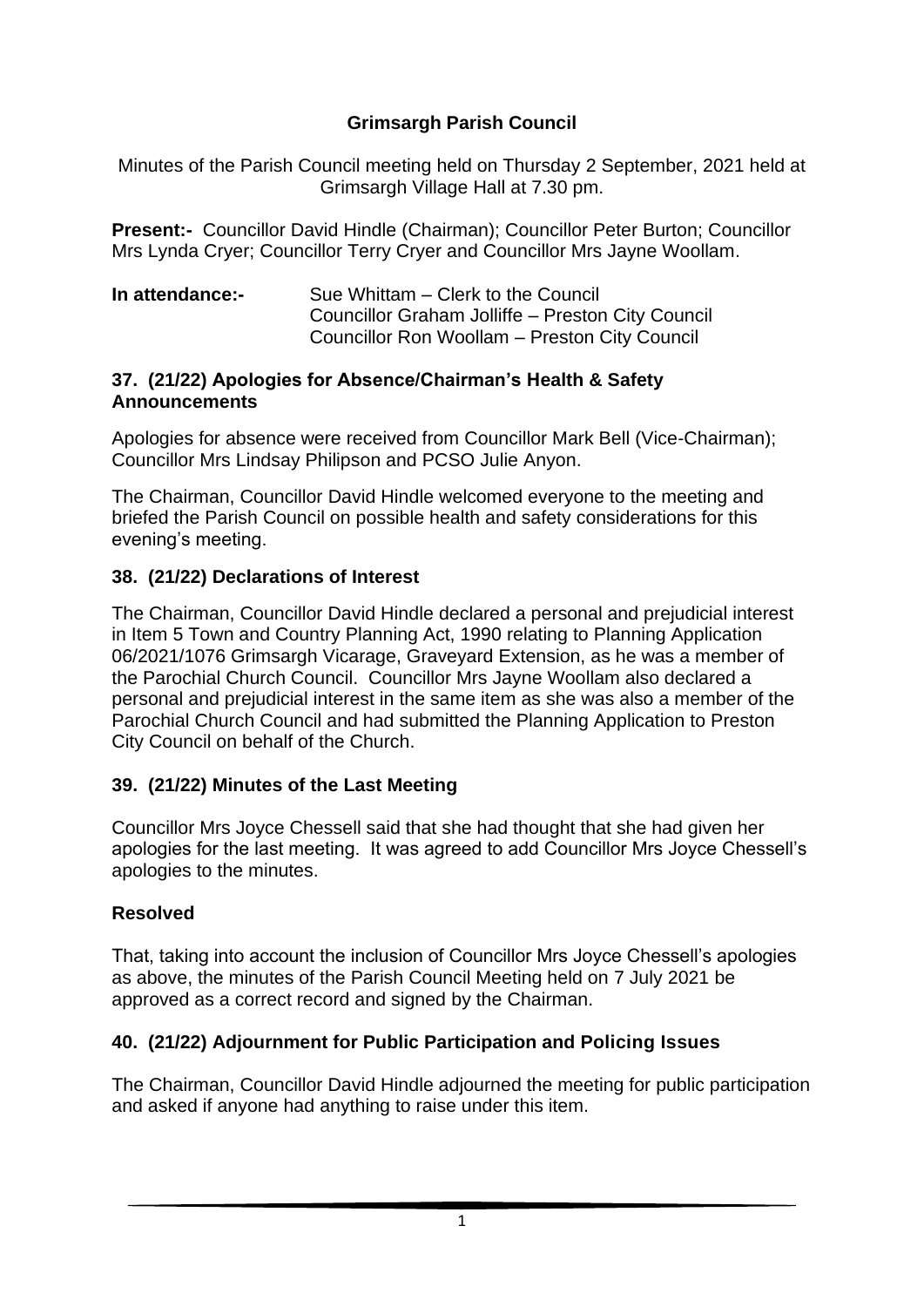Councillor Mrs Jayne Woollam raised the issue of the Parish Council planters and asked if the Lengthsman could "dead head" all the plants in our planters on a regular basis. The Clerk said she would speak to the Lengthsman about this.

Councillor Mrs Jayne Woollam also mentioned the concessionary footpath close to the Wetlands. As the path was on private land, the Chairman, Councillor David Hindle agreed to contact the landowner and advise that a sign was needed to ensure that people used the designated public rights of way over the land.

Councillor Graham Jolliffe from Preston City Council informed the Parish Council that next year was the Queens Platinum Jubilee and that Preston City Council would be involved with the Queens Green Canopy which was a project to celebrate the Queens anniversary and to promote tree planting across the Country. Councillor Jolliffe was encouraging the Parish Council and local community groups to become involved in this project.

Councillor Mrs Lynda Cryer said that she was concerned about the overgrown bushes and trees near the crematorium. She had tried to find out who had responsibility for cutting back the shrubbery but both Lancashire County Council and Preston City Council had said it was not their responsibility. Councillor Ron Woollam said he would look into this and try and get the shrubbery cut.

It was noted that a local resident was keeping records of "near misses" close to Redrow roundabout and these were increasing. This was something the Parish Council may have to look at in conjunction with Highways as it was dangerous.

The Chairman, Councillor David Hindle then reconvened the meeting.

#### **41. (21/22) Town and Country Planning Act, 1990**

The Parish Council gave consideration to the following Planning Applications: -

| 06/2021/0937 | The Old School House, 103 Preston Road, Grimsargh<br>Single storey side extension following demolition of<br>existing conservatory. New front door. Alterations to the<br>existing vehicular access and alterations to the front<br>boundary. |
|--------------|-----------------------------------------------------------------------------------------------------------------------------------------------------------------------------------------------------------------------------------------------|
| 06/2021/1114 | Footpath adjacent 156 Preston Road, Grimsargh<br>Prior notification for installation of 15.0m Phase 8<br>Monopole C/W wraparound cabinet at base and<br>associated ancillary works.                                                           |
| 06/2021/1110 | Land to the rear of Grimsargh Vicarage 46 Preston Road<br>4 no detached dwellings, access road and parking with<br>gated entrance.                                                                                                            |
| 06/2021/0670 | 339 Preston Road, Grimsargh<br>Reserved matters application (namely access,<br>appearance, landscaping, layout and scale pursuant to                                                                                                          |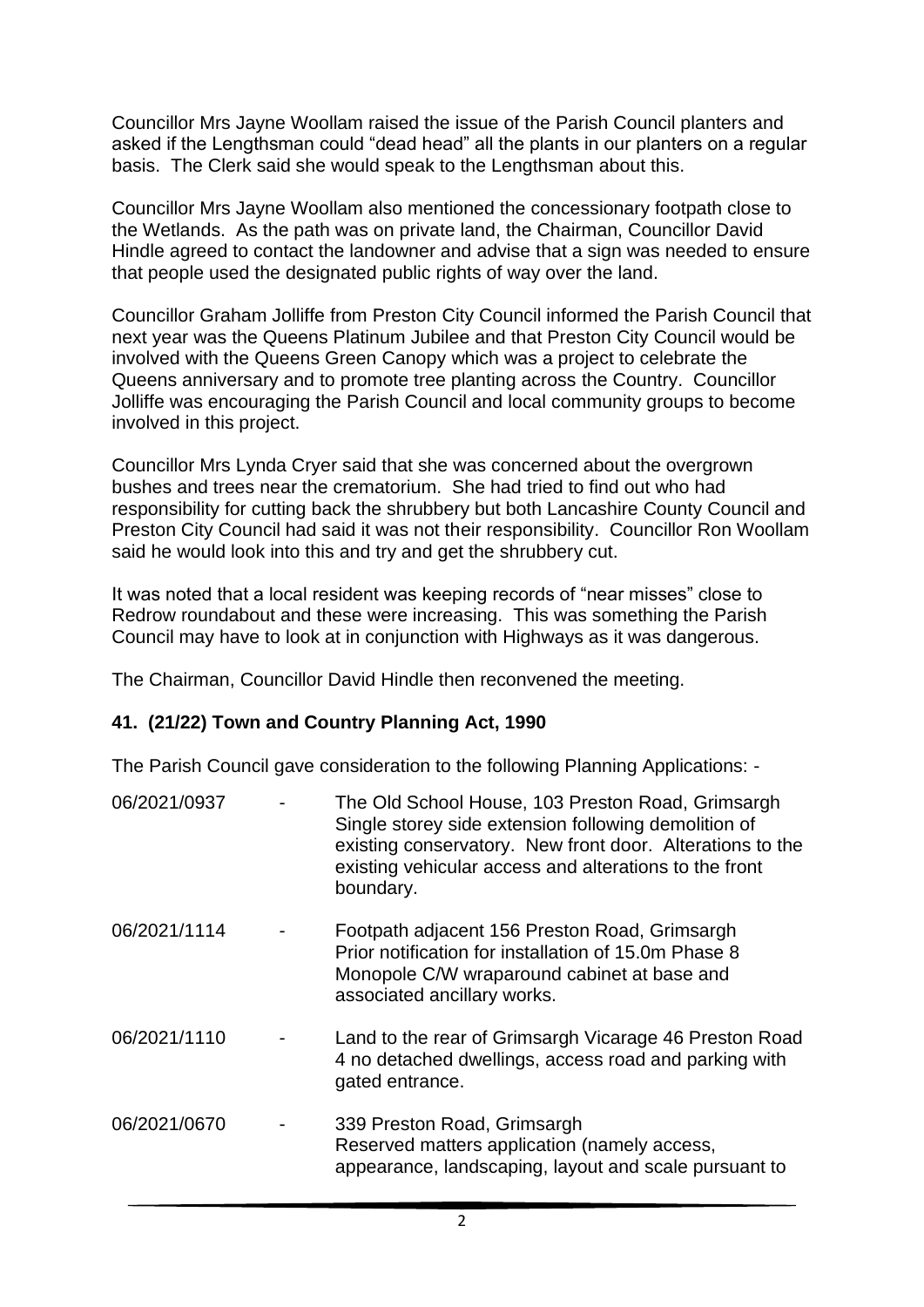|              | outline planning permission 06/2018/0244 for 4 no<br>dwellings and associated works.                                                                                                                                                                                                                                                  |
|--------------|---------------------------------------------------------------------------------------------------------------------------------------------------------------------------------------------------------------------------------------------------------------------------------------------------------------------------------------|
| 06/2021/1124 | 339 Preston Road, Grimsargh<br>Outline planning application for 4 no dwellings and<br>associated works (access applied for only) (pursuant to<br>06/2018/0244 to seek removal of condition 8. (License<br>issued by Natural England pursuant to Regulation 53 of<br>the Conservation of Habitats and Species Regulations<br>$2010$ ). |
| 06/2021/1076 | Grimsargh Vicarage, 46 Preston Road, Grimsargh<br>Graveyard extension.                                                                                                                                                                                                                                                                |

With regard to Planning Application 06/2021/0937 the Parish Council had no comments to make on this application.

With regard to Planning Application 06/2021/1114, it was reported that the Parish Council had received a number of objections to this application. In addition to this the Parish Council noted that over 220 residents were unhappy with the proposed location of the mast which was close to residential houses. Taking into account all the information, the Parish Council agreed to object to the location of the proposed mast due to its proximity to residents' houses and its central location in the middle of the village. The Parish Council were not against masts in principle but did feel strongly that a more suitable location should be found.

With regard to Planning Application 06/2021/1110, it was noted that this was an almost identical application to the one that was approved in 2016 (ref 06/2016/0704) and was due to expire. The Parish Council had no comments to make on this application.

With regard to Planning Applications 06/2021/1124 and 06/2021/0670, these applications related to the same site. The Parish Council commented that the plan for 06/2021/1110 showed five dwellings on the site layout block plan and not four as applied for.

With regard to 06/2021/1124 to seek removal of condition 8. (Licence issued by Natural England pursuant to Regulation 53 of the Conservation of Habitats and Species Regulations 2010), the Parish Council were concerned that the removal of this condition should not have any detrimental effect on wildlife.

The Chairman, Councillor David Hindle and Councillor Mrs Jayne Woollam left the meeting while the Parish Council considered Planning Application 06/2021/1076. It was noted that this application was to extend the graveyard at St Michael's Church as the graveyard was full. The Parish Council had no objection to this application.

There were no further planning issues for discussion at the meeting.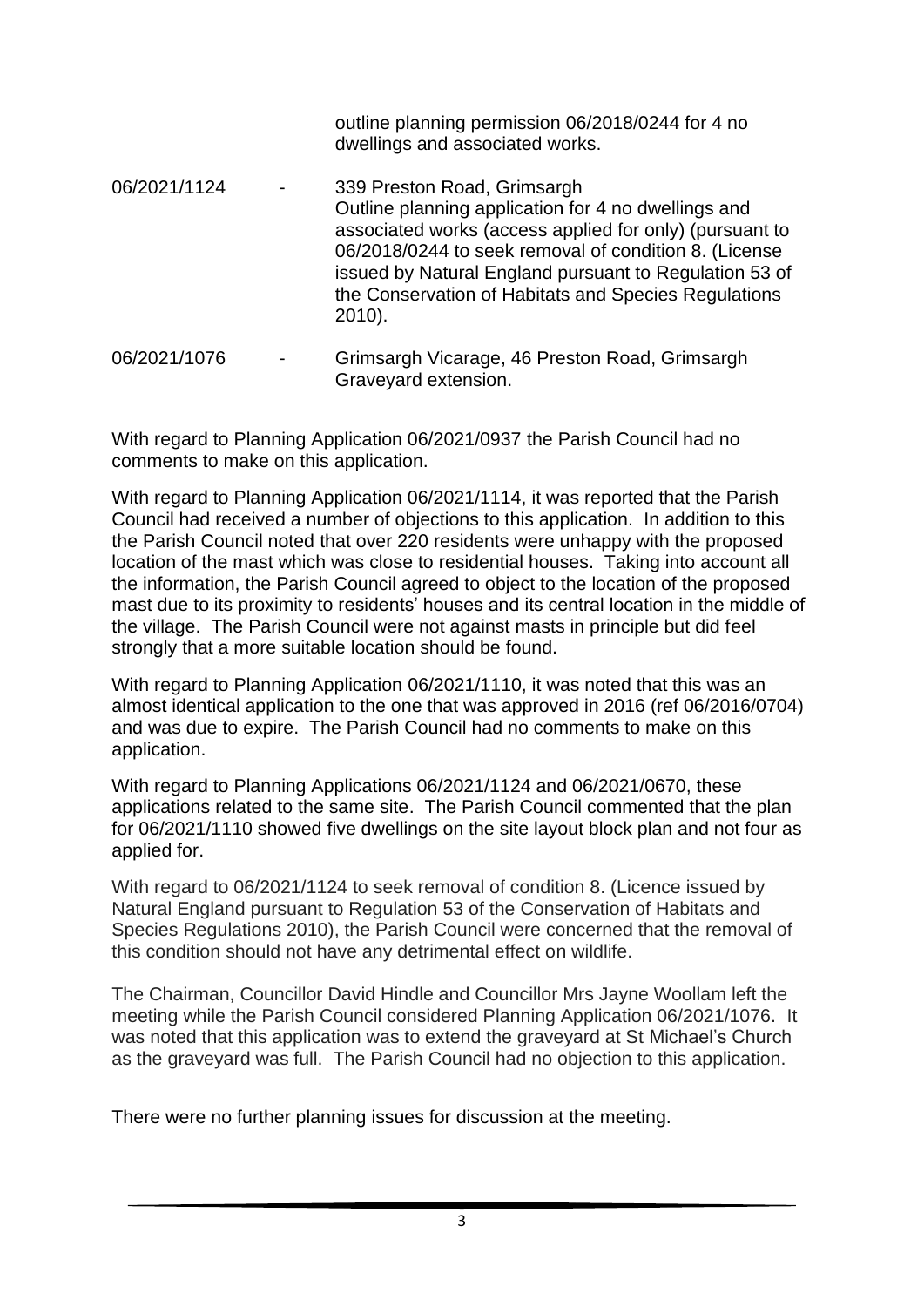# **Resolved**

i) That, with regard to Planning Application 06/2021/0937 the Parish Council had no comments to make on this application.

ii) That, with regard to Planning Application 06/2021/1114, it was reported that the Parish Council had received a number of objections to this application. In addition to this the Parish Council noted that over 220 residents were unhappy with the proposed location of the mast which was close to residential houses. Taking into account all the information, the Parish Council agreed to object to the location of the proposed mast due to its proximity to residents' houses and its central location in the middle of the village. The Parish Council were not against masts in principle but did feel strongly that a more suitable location should be found.

iii) That, with regard to Planning Application 06/2021/1110, it was noted that this was an almost identical application to the one that was approved in 2016 (ref 06/2016/0704) and was due to expire. The Parish Council had no comments to make on this application.

iv) That, with regard to Planning Applications 06/2021/1124 and 06/2021/0670, these applications related to the same site. The Parish Council commented that the plan for 06/2021/1110 showed five dwellings on the site layout block plan and not four as applied for.

With regard to 06/2021/1124 to seek removal of condition 8. (Licence issued by Natural England pursuant to Regulation 53 of the Conservation of Habitats and Species Regulations 2010), the Parish Council were concerned that the removal of this condition should not have any detrimental effect on wildlife.

v) That, with regard to Planning Application 06/2021/1076. It was noted that this application was to extend the graveyard at St Michael's Church as the graveyard was full. The Parish Council had no objection to this application.

The Chairman, Councillor David Hindle and Councillor Mrs Jayne Woollam returned to the meeting.

### **42. (21/22) Public Rights of Way Local Delivery Scheme 2021/22**

The Clerk reported that Lancashire County Council were undertaking the Public Rights of Way Local Delivery Scheme again this year and they had asked Parish Councils to "opt into" the Scheme as in previous years. As the Parish Council did not meet in August and the closing date to opt in was 31 August 2021, the Clerk had provisionally opted into the scheme subject to the Parish Council's approval. The Parish Council would receive £500 towards public rights of way work.

The Parish Council unanimously agreed to opt into the Public Rights of Way Local Delivery Scheme for 2021/22.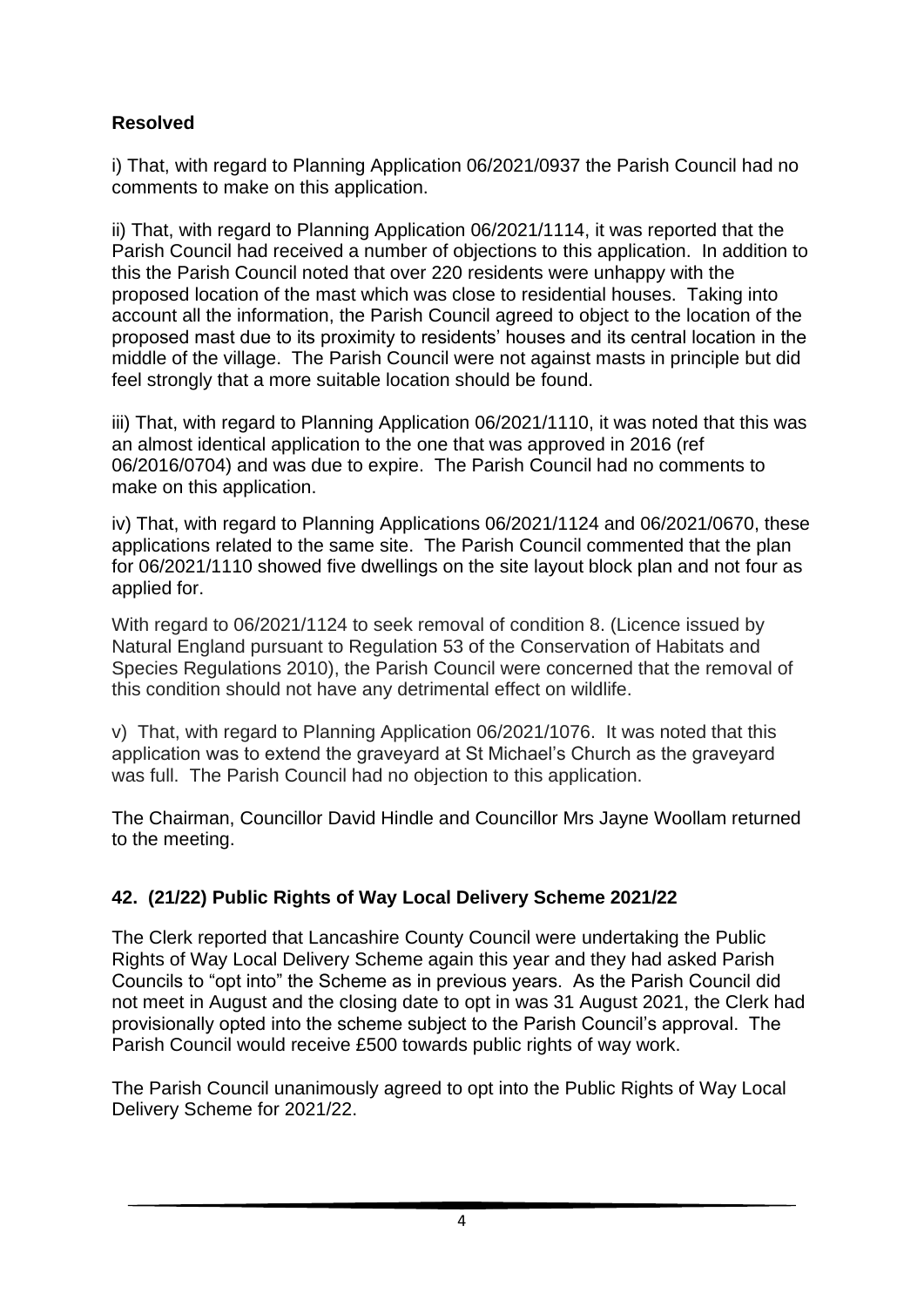# **Resolved**

That the Parish Council agrees to opt into the Public Rights of Way Local Delivery Scheme for 2021/22.

# **43. (21/22) LALC AGM**

The Parish Council gave consideration to attending the remote LALC AGM to be held on Saturday 20<sup>th</sup> November at 10.00 am. No one present at the meeting wished to attend but the Clerk said that if any Parish Councillor decided they wanted to attend then to contact her and she would arrange for the link to be sent to them.

### **Resolved**

That, any Parish Councillor wishing to attend the remote LALC AGM on 20<sup>th</sup> November at 10.00 am should contact the Clerk and she would arrange for the link to the meeting to be sent to them.

# **44. (21/22) SPiDs – update**

Councillor Mrs Joyce Chessell informed the Parish Council that she had met in June with Mr Cox from Lancashire County Council to look at the location of the proposed SPiDs. John Baron a local resident had also attended. After discussion with Mr Cox, it was felt that the SPiD immediately before the children's playground should be moved so that it was not distracting to the residents living directly opposite it. It was also apparent that a fourth SPiD may be needed to capture vehicles coming into the village from Haighton Green Lane which would result in two SPiDs on Whittingham Lane. The Clerk confirmed that she was awaiting further information from Mr Cox regarding finalising the proposed locations but had not received this information for consideration at this meeting. The Parish Council agreed in principle to the purchase of an additional SPiD, so the funding would be for four SPiDs in total, subject to the locations being agreed with Lancashire County Council. All four SPiDs would be funded from Parish Council CiL monies.

### **Resolved**

That, the Parish Council agrees in principle to the purchase of an additional SPiD, so the funding would be for four SPiDs in total, subject to the locations being agreed with Lancashire County Council. All four SPiDs would be funded from Parish Council CiL monies.

# **45. (21/22) Christmas Tree**

The Clerk reported that Preston City Council had contacted the Parish Council asking for confirmation of our requirements for a Christmas Tree this year and also advising that we would need to purchase six strings of replacement lights due to the damage caused to the lights last year. Preston City Council were also advising that additional security measures were needed to protect the tree from vandalism.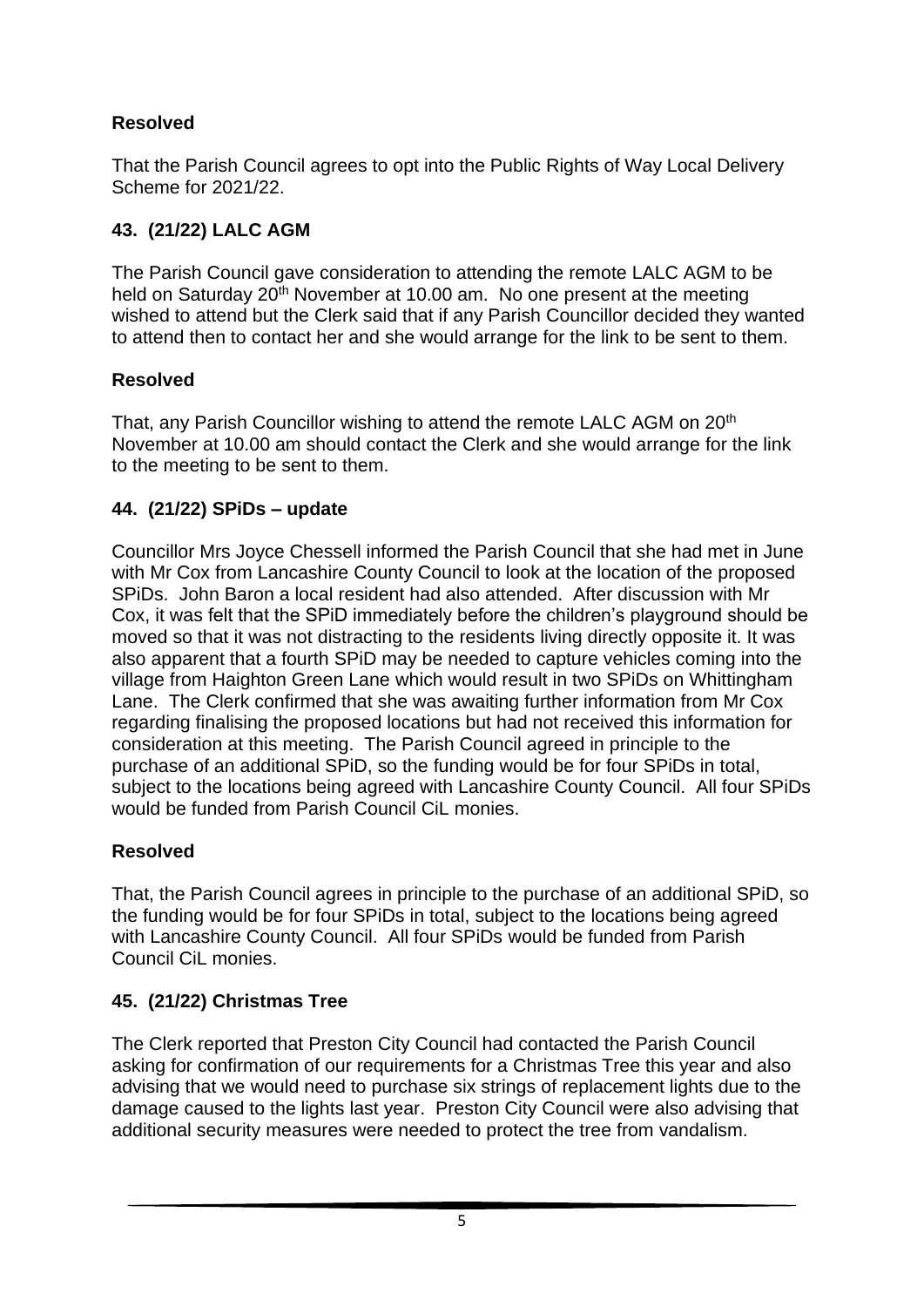The Parish Council agreed to purchase a tree and the additional lights for this year. With regard to the additional security, it was agreed that the Clerk should speak to Preston City Council to explore options as the Parish Council would not wish to see overbearing security fencing. Councillor Peter Burton asked if a "cage" could be put around the electricity supply to prevent damage to the box and tampering with the plugs. The Clerk would speak to David Tomlinson at Preston City Council and report back to the Parish Council.

The Clerk also asked the Parish Council about the date for switching on the lights and also if the Carols around the Crib would be taking place. The Parish Council would agree the dates at the next meeting of the Parish Council.

### **Resolved**

That, approval is given for the purchase of the Christmas tree and replacement lights and that the Clerk is asked to discuss the security arrangements for the tree with Preston City Council and report back to the Parish Council.

### **46. (21/22) Grimsargh Green Mosaic**

Councillor Mrs Joyce Chessell informed the Parish Council that she had been exploring options of replacing the mosaic on the Village Green as it was beginning to deteriorate with bits now missing. The local school Children from both Grimsargh St Michaels School and Alston Roman Catholic School had been designing a replacement and copies of their lovely artwork was shown to the Parish Council. The replacement design was proposed to be in galvanised steel, and a provisional quote had been obtained from Raven Fabrications. A picture of the current mosaic would be placed on the back of the wall as it was important to remember the work carried out by previous pupils in 2012 to celebrate the Preston Guild. This work would be undertaken by Signs Express.

Councillor Mrs Joyce Chessell outlined the provisional costs for this project and she was seeking funding from the Parish Council. The estimated cost of the whole project was £4,500. The Parish Council thought this was an excellent idea and totally supported the project. The Clerk asked if the plaque to commemorate the opening of the mosaic by former Alderman Swarbrick would be maintained, as his family would like the plaque if it was not going to remain on the Village Green. Councillor Mrs Joyce Chessell said she was hoping to keep the plaque on the wall with the picture of the mosaic.

The Parish Council unanimously agreed to fund the total cost of the project from Parish Council CiL monies, including if the cost of the project was higher than the £4,500 estimated cost.

#### **Resolved**

That, the Parish Council agrees to fund the total cost of the stainless-steel artwork and the picture of the current mosaic at an estimated cost of £4,500 from Parish Council CiL monies.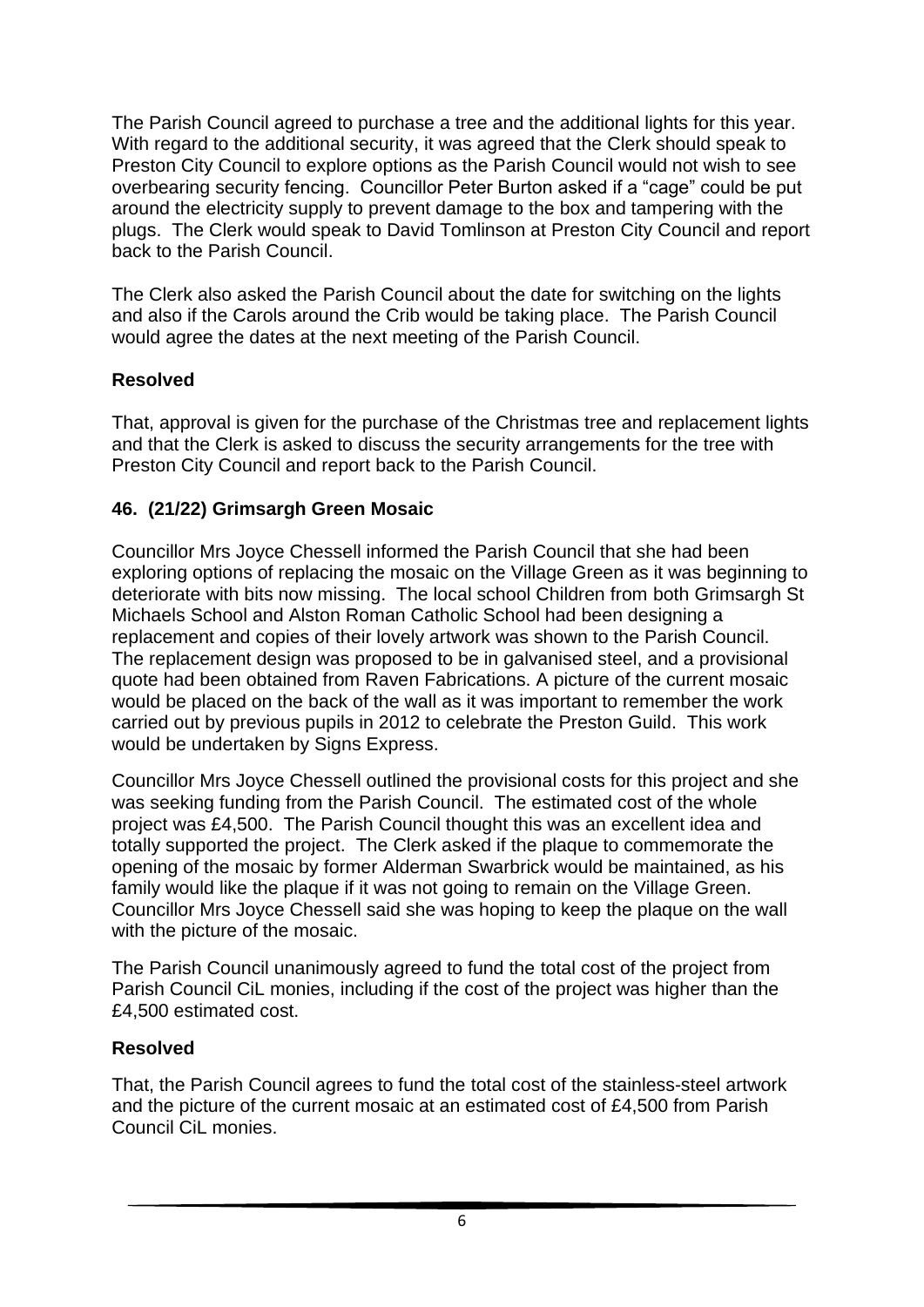### **47. (21/22) December Newsletter**

The Parish Council gave consideration to items for the December newsletter. The following items were suggested: -

Heritage Corner – The Chairman, David Hindle. Friday morning Coffee Club – Councillor Mrs Jayne Woollam to ask the organisers. The Angel Event – Councillor Mrs Jayne Woollam to provide pictures from the September event. Remembrance Sunday. Christmas Events. Field Day. Grimsargh Wetlands.

It was noted that this would also be discussed at the October meeting of the Parish Council and that items would be approved at the November meeting.

#### **48. (21/22) Financial Matters and banking**

It was noted that we currently had an estimated £113,752.49 in the Nat West bank as at 5 August 2021. It was further noted that this included the VAT reimbursement of £2,109.60. The Clerk asked if Councillor Peter Burton could look at the financial spreadsheet and set up the new spreadsheet for 2021/2022. Councillor Peter Burton agreed to do this.

It was also noted that the following invoices had been paid since last meeting: -

Councillor Mrs Lindsay Philipson – for plants £108.17 as agreed at the last meeting. (Cheque no 1089).

Councillor Peter Burton for newsletter postage as agreed at the last meeting £13.44. (Cheque no 1090).

Clerk's Salary 15/07/21 £951.48. (Cheque no 1091).

Adam Cooper, Contractor May 38 hours  $\textcircled{e}$  £15 per hour = £570.00 + £7.00 underpaid from previous year (internal audit findings) + £27 for April's invoice as Adam had not charged the new rate of £15 per hour + £450 for painting of bus shelters, benches and planters including paint £1,054. Adam Cooper, Contractor June 2021 61 hours  $\textcircled{2}$  £15 per hour = £915.00 + new water pump £239 = £1,154. Total for both invoices £2,208. (Cheque no 1092).

Clerk's Salary 15/08/21 - £951.28 + reimbursement for 10 litter picks costing £119.00  $=$  total £1,070.28. (Cheque no 1093).

John Gornall for tree works on Nellie Carbis Millennium Woodland £100.00. (Cheque no 1094).

JRB Enterprise for dog bin bags £119.46. (Cheque no 1095).